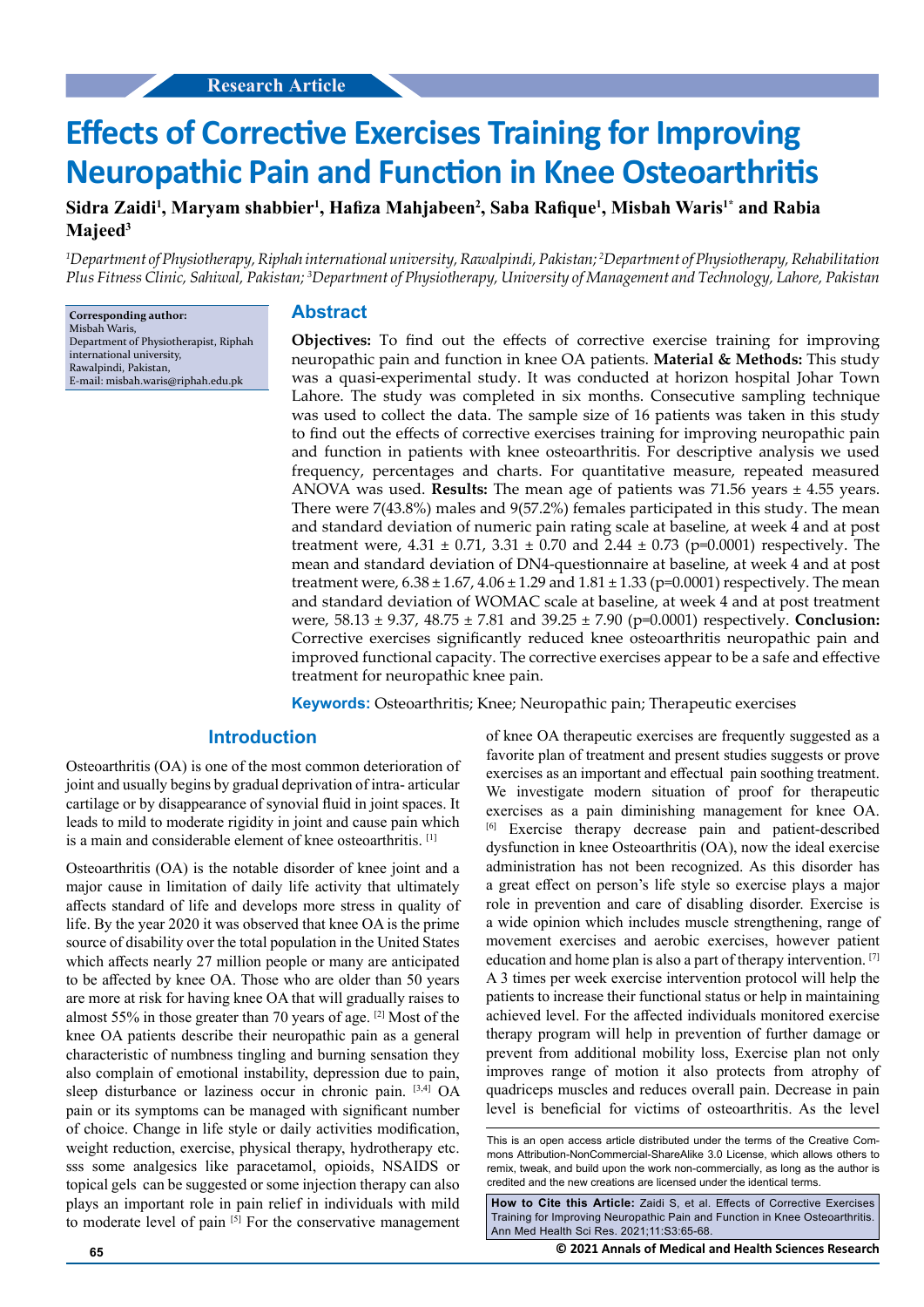of pain decreases joint movement and function increases as well as exercise observance, exercise is the best and hugely suggested intervention for OA with its effective and proven advantages on pain and dysfunction. However it is more useful and cost effective than any incision protocol like surgery but at the same time moderate effect size and criteria for exercise is required. Therapeutic exercise protocol usually pay attention to strengthening of muscle or stretching exercises, or on aerobic exercises which may be land-based or water based. A group of muscle assists knee joint among all quadriceps and hamstring are the two major muscles that helps knee in its movement or stability. Both these muscle have ability to provide knee stability just because of their abduction and adduction movements. [8]

These literatures show the effective results of different combined treatments but did not consider neuropathic pain in knee osteoarthritis now this study was conducted to find out the effective results of corrective exercise training for improving neuropathic pain and function in knee OA management.

The rationale of this study was to determine the effects of corrective exercises training for improving neuropathic pain and function in knee OA arthritis because before no study has been shown the effects of corrective exercises in patients with neuropathic pain.

## **Materials and Methods**

The Quasi experimental study was conducted at the Rehabilitation department of Horizon Hospital Johar Town Lahore. The study was completed within duration of six months.(July 2020 to December 2020) After taking permission from the Institutional Review Board of Riphah International University Lahore Campus and Hospital Ethical Committee, Sample size was16 patients of OA and was calculated through Epitool took 95% confidence interval and 5% margin of error. [9] Patients were recruited using consecutive sampling technique. The included patients were according to ACR Criteria for neuropathic pain osteoarthritis Age over 65, less than 30 minutes of morning stiffness, grade I and II OA, crepitus on active motion, bony tenderness, bony enlargement, no palpable warmth of synovium. Those excluded were knee complain that require urgent medical attention (fracture and infection), diabetes mellitus, patients with malignancies, any neurological disorders, systematic musculoskeletal diseases (parkinson's, rheumatoid arthritis etc.), incapability of understanding implication of participants. After informed written consent, all patients were recruited in this study with neuropathic pain in knee OA. Douleur Neuropathique4 (DN4) questionnaire, Western Ontario and McMaster Osteoarthritis Index (WOMAC), Numeric Pain Rating Scale (NPR) were used to collect data. All patients received 12 weeks (3 days per week) physiotherapy sessions with hot pack, TENS and Ultrasound session for 10 mints and knee isometric, quad strengthening, adductor and abductor strengthening, calf stretch, hamstring stretch, mait land mobilization, Unconventional Corrective knee exercise protocol treatment: Standing on one extremity, up and down on balance board, walking to lateral direction, walking to anterioposterior direction, walking to anterio-posterior and lateral for 20 mints the duration of each session was 45 minutes. Data were collected at baseline, at week 4 and at post treatment (week 12).

Data was entered and analyzed through SPSS version 21; all calculated value was depicted in mean and SD along its range maximum to minimum. Repeated measure ANOVA was applied for comparing the mean difference of quantitative variables. A p value  $\leq 0.05$  was considered significant.

#### **Results**

In this study 16 patients with neuropathic pain osteoarthritis were assessed. Numeric Pain Rating Scale (NPRS), DN4 questionnaire and WOMAC score were assessed to measure the effects of treatment. The demographic details of patients, ages, gender, weight, height and BMI were also measured. Out of 16 patients,  $7(43.8%)$  were males and  $9(56.2%)$  were females. The mean and standard deviation of all patient were  $71.56 \pm 4.55$  with minimum age was 65 years and maximum age was 82 years.The mean and standard deviation of height, weight and BMI were,  $1.34 \pm 0.36$  (range 5-5.9),  $67.69 \pm 5.25$ (range 60-75) and  $23.28 \pm 1.86$  (range 20.1-26.2) respectively. The mean and standard deviation of numeric pain rating scale at baseline  $4.31\pm0.71$  at week  $4.331\pm0.70$  and at post treatment were,  $2.44 \pm 0.73$  respectively. The statistical test (repeated measure-ANOVA) within subject effects was applied.The sum of squares and mean square (28.13), F value=482.14 and the p value=0.0001 which is significant within subject effects at post treatment. Repeated Measured ANOVA was used to determine the effect size between subject effects of treatment. The sum of square and mean square was 540.02, the F=374.22 (the F value is the statistical test value of analysis of variance, which we derived in statistically) and p value=0.0001, which showed the highly significant between subject effects at post treatment.

The mean and standard deviation of DN4-questionnaire at baseline  $6.38 \pm 1.67$ , at week 4 were  $4.06 \pm 1.29$  and at post treatment were  $1.81 \pm 1.33$  respectively. The statistical (Repeated Measure-ANOVA) were used within subject effects. That showed a sum of squares and mean square (166.53), F value=166.88 and the p value=0.0001 which is significant within subject effects at post treatment. Repeated Measured ANOVA was used to determine the effect size between subject effects of treatment. The sum of square and mean square was 800.33, the F=162.96 (the F value is the statistical test value of analysis of variance, which we derived in statistically) and p value=0.0001, which showed the highly significant between subject effects at post treatment The mean and standard deviation of WOMAC scale at baseline 58.13  $\pm$  9.37, at week 4 48.75  $\pm$  7.81 and at post treatment were  $39.25 \pm 7.90$  respectively. Repeated Measure ANOVA was applied as a statistical test within subject effects. That showed sum of squares and mean square (2850.13), F value= $269.09$  and the p value= $0.0001$  which is significant within subject effects at post treatment. Repeated Measured ANOVA was used to determine the effect size between subject effects of treatment. The sum of square and mean square was 113880.08, the F=575.69 (the F value is the statistical test value of analysis of variance, which we derived in statistically) and p value=0.0001, which showed the highly significant between subject effects at post treatment [Table 1 and Figure 1].

### **Discussion**

The outcome measures of this study suggests that corrective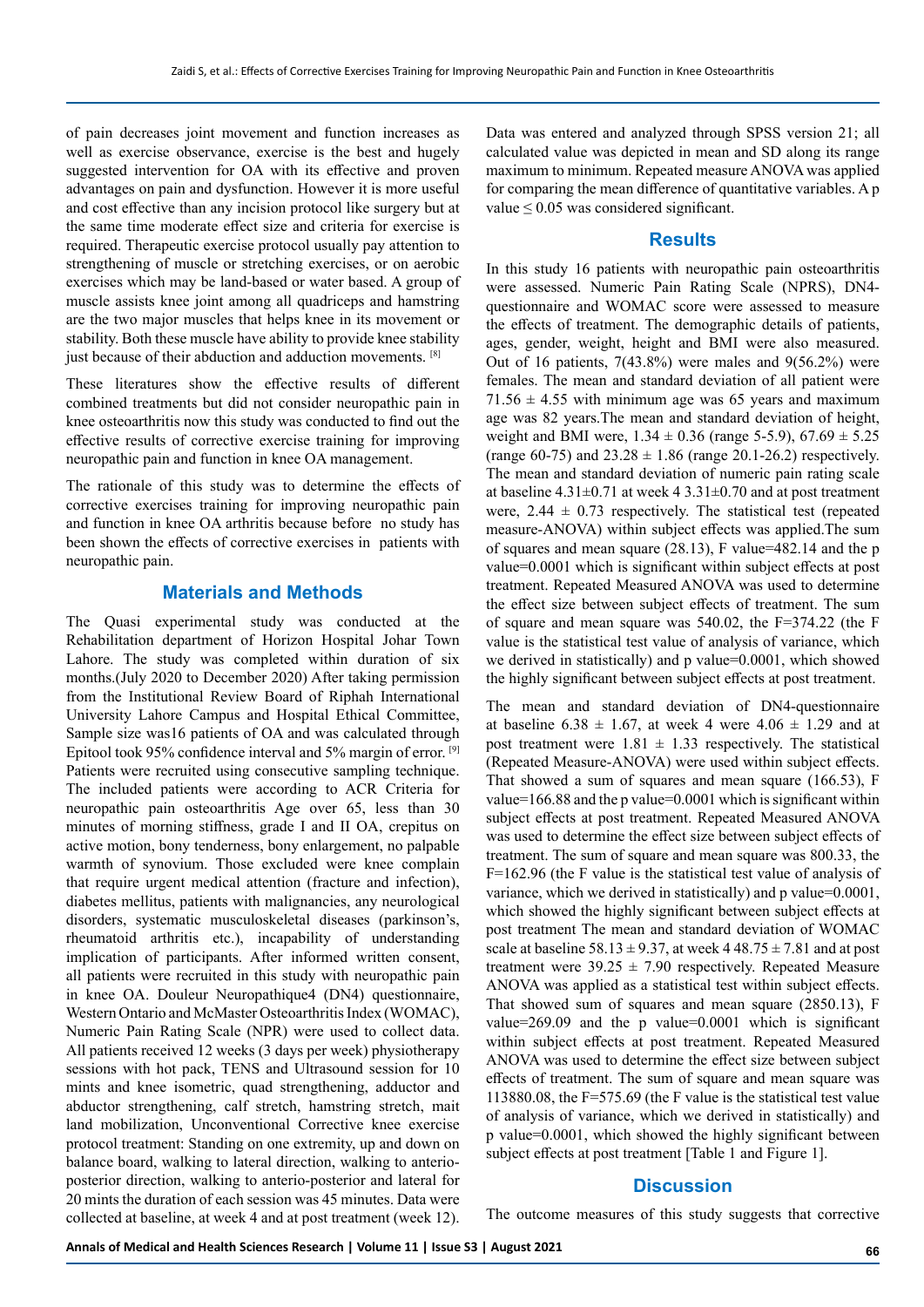|              | <b>Variables</b>                              | Treatment group  | P-value |
|--------------|-----------------------------------------------|------------------|---------|
|              | Pre-treatment (at baseline) (Mean $\pm$ SD)   | $4.31 \pm 0.71$  |         |
| <b>NPRS</b>  | Post-treatment (at 4 week) (Mean $\pm$ SD)    | $3.31 \pm 0.70$  | 0.0001  |
|              | Post-treatment (at follow-up) (Mean $\pm$ SD) | $2.44 \pm 0.73$  | 0.0001  |
|              | Pre-treatment (at baseline) (Mean $\pm$ SD)   | $6.38 \pm 1.67$  |         |
| DN4          | Post-treatment (at 4 week) (Mean $\pm$ SD)    | $4.06 \pm 1.29$  | 0.0001  |
|              | Post-treatment (at follow-up) (Mean $\pm$ SD) | $1.81 \pm 1.33$  | 0.0001  |
|              | Pre-treatment (at baseline) (Mean $\pm$ SD)   | $58.13 \pm 9.37$ |         |
| <b>WOMAC</b> | Post-treatment (at 4 week) (Mean ± SD)        | $48.75 \pm 7.81$ | 0.0001  |
|              | Post-treatment (at follow-up) (Mean ± SD)     | $39.25 \pm 7.90$ | 0.0001  |

\***SD:** Standard Deviation; **NPRS:** Numeric Pain Rating Scale; **WOMAC:** Western Ontario and McMaster Osteoarthritis Index; **DN4:** Douleur Neuropathique 4



**Figure 1:** The demographic details of patients, ages, gender, weight, height and BMI were also measured.

exercise of 12 weeks helped in improvement of neuropathic pain and functionality in older patients with knee OA, due to the marked reduction of pain, DN4 variables and the WOMAC Questionnaire score. These changes were observed within 12 weeks of management and sustained their effects 12 weeks after the end of protocol. In comparison of both genders male and female women of aged 50 years had a high prevalence of knee OA whereas men of this age group are usually not at risk of having knee OA; so it has been proved at age and gender are the major risk factors of knee OA. According to the survey women of age 50 are highly at risk than men. While considering a male gender of 60 years or above are more at risk of having knee OA.[8,10]Evidence present on the effects of corrective exercise for the correction of posture and reduction in pain is very limited. All the previous conducted studies worked on region of spine

and shoulder. For example, two studies shows that neck pain significantly decreases by a corrective exercise treatment [11,12] corrective exercises also helps to reduce forward head angle as well as forward shoulder angle [13] One more study shows that standing and sitting sagittal posture may be corrected by Pilates exercise protocol. <sup>[14]</sup> The goal of using corrective exercises, Egoscue method to make a change in body position and decrease in pain. Positional misalignment of specified joints causes pain on the alike or on different joint is a characteristic feature of Egoscue Method. That's why overall body posture symmetry should be ponder when treating pain. The exercises are planned to effects all the important body joints whereas statistics of our study shows that Egoscue Method of corrective exercises can beneficially help to manage knee pain and improves physical functions as well.